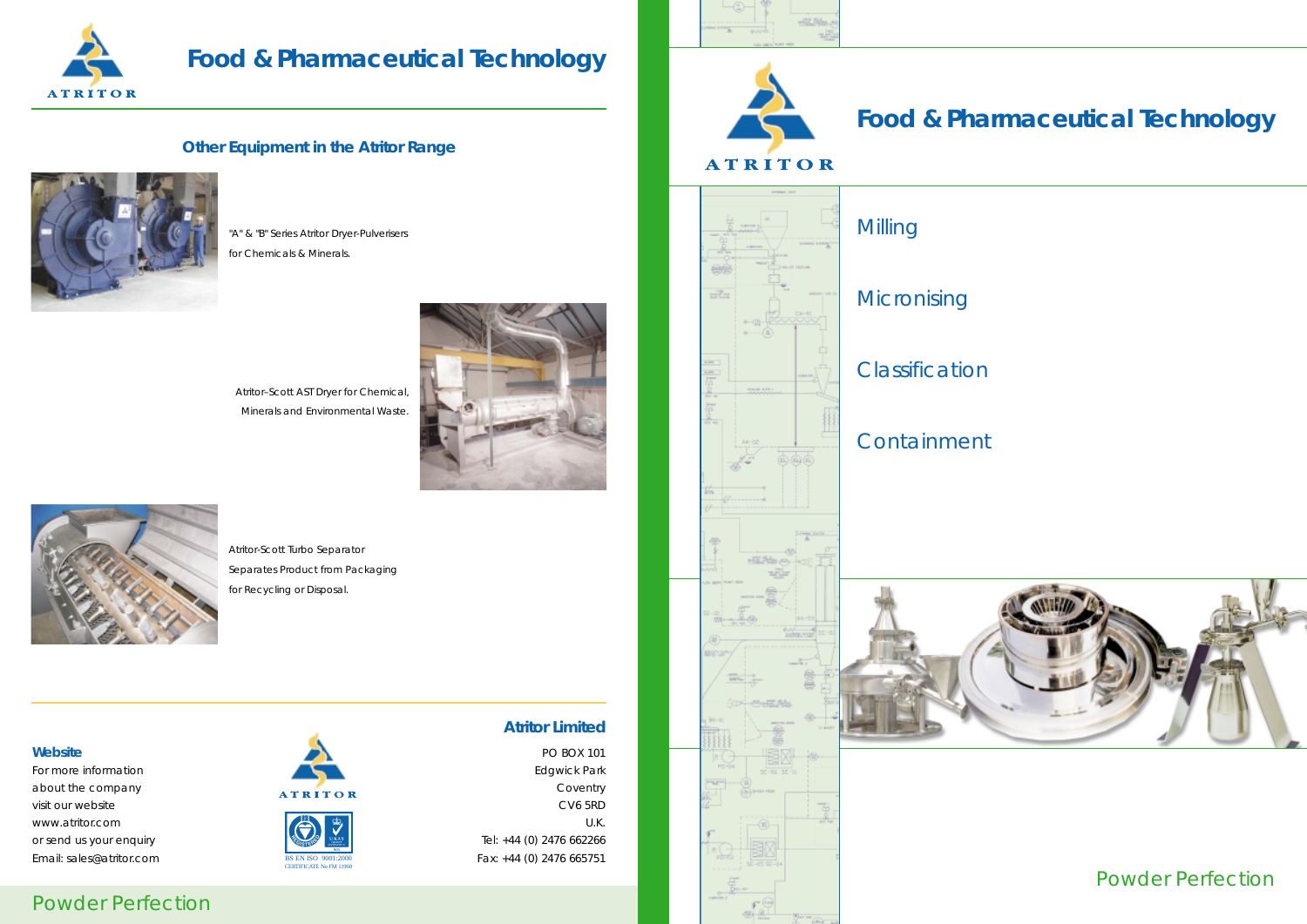### **Food & Pharmaceutical Technology**

Powder Perfection

#### **Test Facilities**

To ensure customer confidence in the capabilities of Atritor equipment and processes, we operate a comprehensive pilot plant in Coventry where all of our equipment can be fully evaluated. The plant is predominantly full size, so all scaling is done within the range of production equipment.

Our laboratory includes laser particle size analysis and air jet sieve to compare our pilot plant products with reference samples. The results achieved in the pilot trials provide the basis for system design and process guarantees.

Our test facilities has three distinct processing areas:

Area 1 -Atritor Dryer-Pulveriser, Cell Mill, & AST Tubular Dryer installation.

Area 2 - DCM Air Classifier Mill installation.

Area 3 - Microniser Mill Room.

Pharmaceutical trials can only be conducted for non toxic materials, or when personnel protection equipment and containment of waste materials is feasible, which will be advised after receipt of MSDS documentation. For API's, equipment can be made available for trials at the clients works or at pharmaceutical contract processing facilities.



# **Food & Pharmaceutical Technology**

#### **Introduction to Atritor Ltd**

Atritor Ltd, is a UK company located in Coventry, England, and is a market leader in the global powder processing industry. By continuous development of Atritor technology, associations with companies offering complimentary process solutions and by strategic joint venture partnerships, Atritor aims to meet customer demands for ever-increasing sophistication in powder products and related process plant. Equipment is shipped from Coventry to all parts of the world.

### **Diversification into Food & Pharmaceuticals**

Atritor has a long established history in powder processing which started in 1920 at the other end of the spectrum from food and pharmaceuticals - the milling and drying of coal. The machine, shown opposite, was called the 'Atritor', capable of taking lump coal, simultaneously drying and pulverising it to a fine powder of less than 100 microns and firing it directly into kilns, boilers and furnaces. The 'Atritor' was marketed worldwide for over 50 years during which time the technology of simultaneous milling and drying was expanded into the chemical, mineral and waste product sectors. The modern 'Atritor' remains a core product of the company.



The transition into Food and Pharmaceuticals began in 1980, when Atritor Ltd was formed and proceeded to extend its product range and expertise.

#### **Cell Mill – CM**

The Cell Mill, with optional integral classifier, is suitable for finer grinding and drying applications than the Atritor. The introduction of this mill/dryer increased the range of applications in minerals and chemicals and also proved to be particularly suited to food ingredients, wheat gluten, cocoa, starch, soymeal, carageen being a few examples.



CM 1250 - IC Cell Mill - Dryer - with Internal Classifier









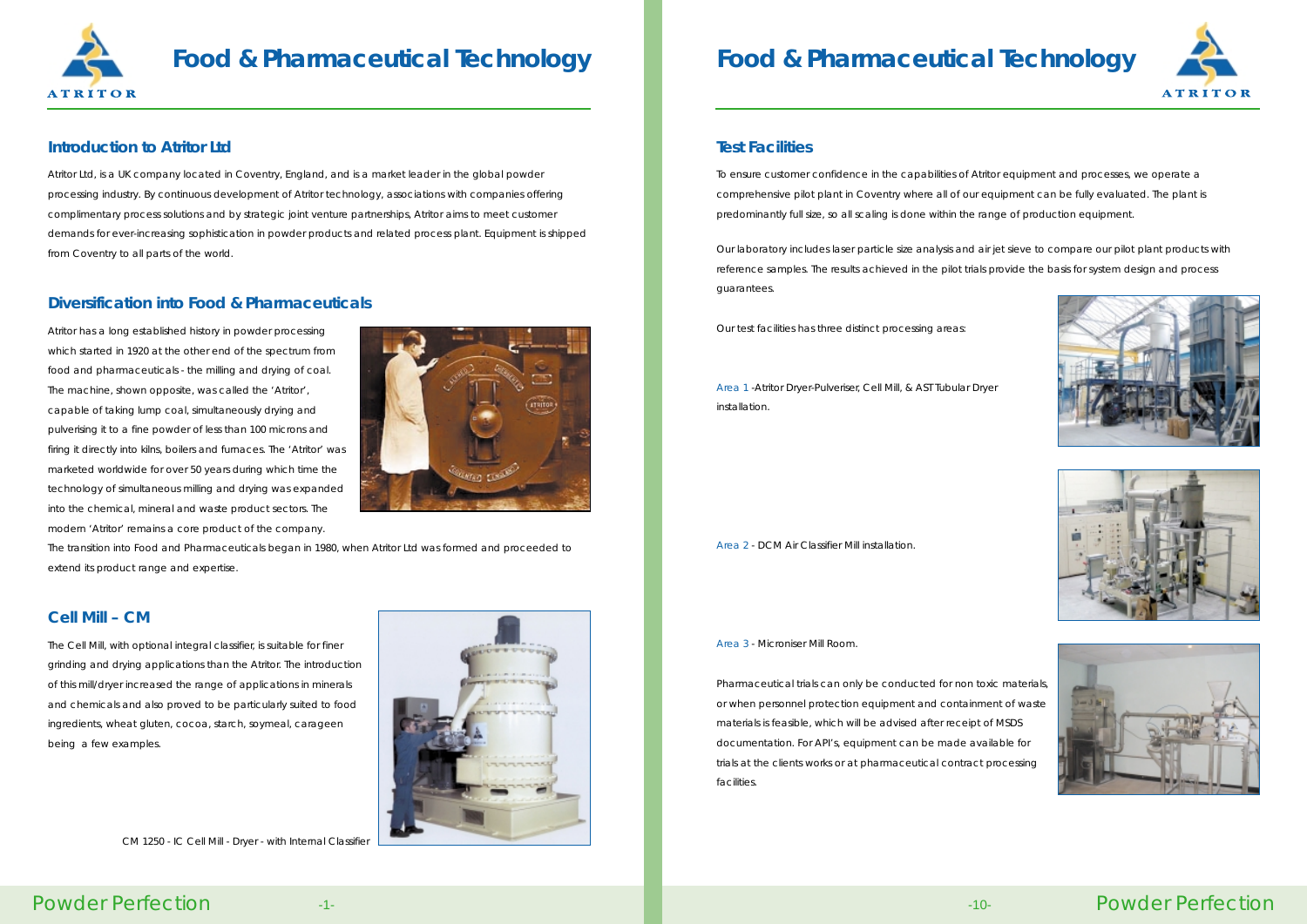

# **Food & Pharmaceutical Technology Food & Pharmaceutical Technology**

### Powder Perfection

#### **Dynamic Classifier Mill – DCM**



The introduction of the DCM air classifier mill has proved equally successful in many industries. It is used extensively for the grinding of bulk pharmaceuticals. The pharmaceutical DCM 300 as shown, is manufactured to appropriate GMP requirements: in this case Ra 0.4µm, mirror finish, and CIP







design.

### **Spiral Jet Mill**

In 1990 Atritor purchased the intellectual rights for a range of spiral jet micronising mills. These have been supplied in many industries, especially food and pharmaceuticals and are custom designed to suit specific client requirements. These range from a simple stand alone microniser and collection sock, to special design micronisers as shown, for locating inside an isolator for active pharmaceutical ingredients.

#### **Pharmill – Classifier Spiral Jet Mill**

Pharmill Technology Ltd is a joint venture company of Atritor and PMT Jetmill GmbH, Austria, specifically targeted at the pharmaceutical industry.



PMT Jetmill and Atritor have worked together for several years on chemical and mineral applications. PMT Jetmill micronising and classification equipment is established globally in this field. Recognising the potential of this equipment in the pharmaceutical sector, Pharmill Technology has developed a unique spiral jet mill with internal classifier, for the three stages of drug development; R&D, Pilot Scale, and Small Scale Production.

### **Ancillary Equipment & Spare Parts**

Atritor Ltd has extensive in-house manufacturing facilities at its works in Coventry, England. The Atritor and Cell

Mill are manufactured in Coventry where we also have a foundry for consumable mill internals. The Microniser and DCM Classifier Mill are manufactured at reputable sub-contractors in the UK and Germany, which specialises in food and pharmaceutical grade products.



pharmaceutical standard

rotary valves.





DCM grinding track insert and rotor bearing assembly

Atritor offers a comprehensive spare parts service for various mills including hammer mills, air classifier mills and jet mills, rotary valves and other process plant and equipment.

#### **After Sales Service**

Atritor is very conscious of its duties and obligations to its clients. To ensure customer satisfaction we provide a full range of services:

- •Skilled service engineers for routine maintenance and breakdown visits.
- Strategically located for motorway and air travel, we can provide a full and efficient spare parts service.
- •Technical support for powder processing problems.
- Machine reconditioning service.
- Manufacturing/fabrication services.

Classifier wheel arrangement for small scale

production plant.



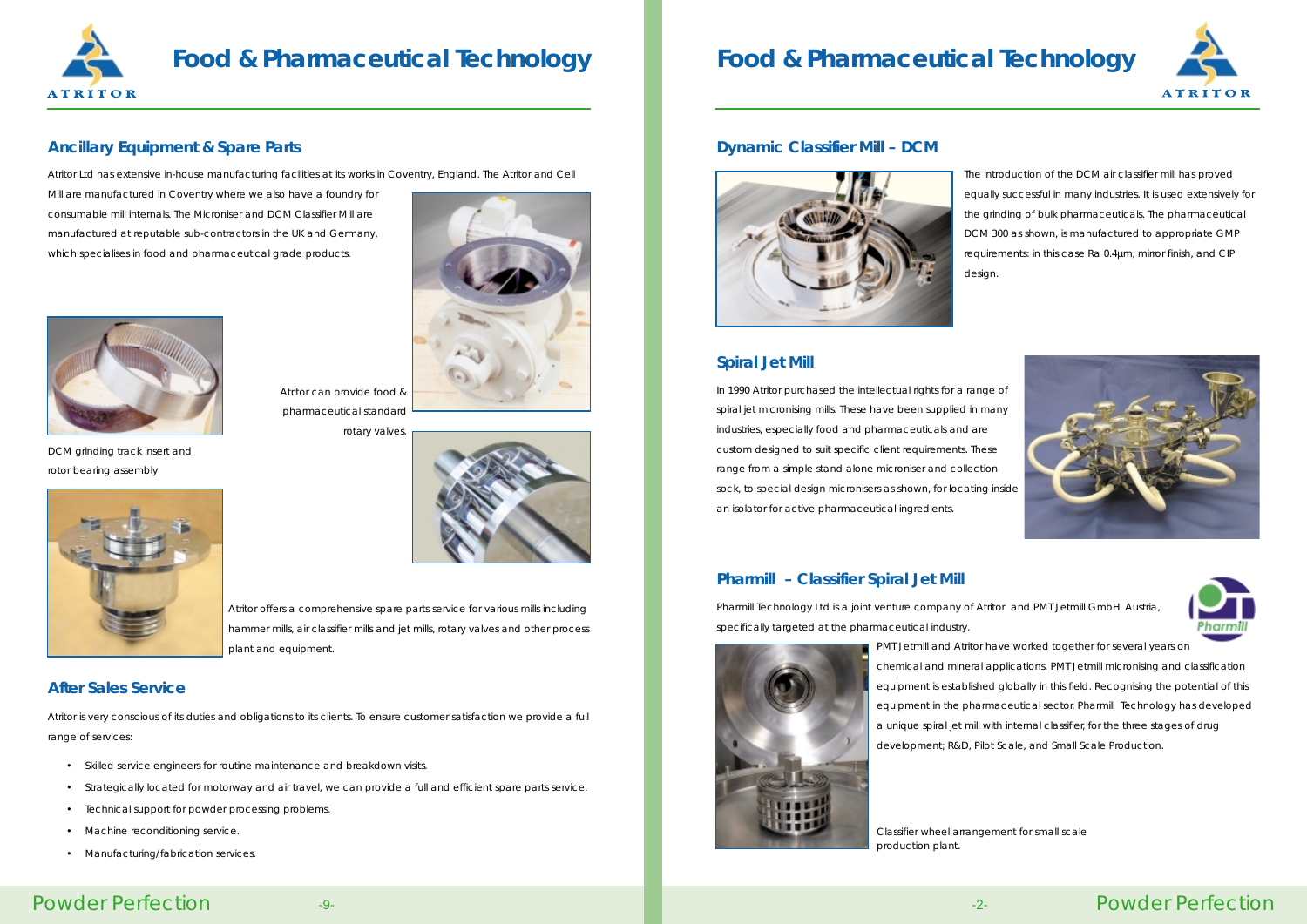# **Food & Pharmaceutical Technology**

Powder Perfection

### **Containment Solutions**

The processing of API's (Active Pharmaceutical Ingredients) or aseptically manufactured products requires containment technology to protect the operator from the product or the product from the environment. OEL's of less than 1µg/m<sup>3</sup>/8h TWA are frequently requested, and to achieve this the solution is to integrate the mill inside an isolator. Atritor has the experience of working with several leading isolator manufacturers and providing integrated mill isolator processes.

Close co-operation is required between the mill supplier and Isolator manufacturer to make sure the equipment layout and operator interfaces are compatible. A wooden mock-up is a fundamental requirement for ergonomic assessment of operator tasks, working within the constraints of gloveports or half-suits. The wooden mock-up opposite contains an Atritor M4 micronising system inside an Extract Technology isolator.



Flexible solutions are an alternative to rigid stainless steel isolators. Opposite is an Atritor M2 and M4 microniser R&D combination in a La Calhene flexible isolator and half-suit.



Atritor M8 micronising mill for low OEL steroids inside an ACE (Applied Containment Engineering) isolator.



# **Food & Pharmaceutical Technology**

### **Mill Selection Chart**

The selection chart shows the types of mills most commonly used for food and pharmaceuticals, at the various stages of the manufacturing process, with their typical range of application in terms of product PSD (Particle Size Distribution).

### **Integrated System Design**

*We provide:*

- Full plant design using the latest CAD software.
- Process control systems with custom programmed PLC's.
- •Design to GMP and GAMP.
- BS-EN-ISO9001: 2000 Quality System.



| P.S.D.                                             | $1 \mu m$                                                                                                                                             | $10 \mu m$ | $25 \mu m$                                                                                                                           | $45 \mu m$ | $75 \mu m$ | $150 \mu m$ | $425 \mu m$                                                                                                                                        | 850µm | 1700µm | 4750µm | $\ddot{}$ |  |  |
|----------------------------------------------------|-------------------------------------------------------------------------------------------------------------------------------------------------------|------------|--------------------------------------------------------------------------------------------------------------------------------------|------------|------------|-------------|----------------------------------------------------------------------------------------------------------------------------------------------------|-------|--------|--------|-----------|--|--|
| Pre-sizers<br>Hammer                               |                                                                                                                                                       |            |                                                                                                                                      |            |            |             | Ideal for lump/crystalline 'hard' material<br>producing coarse gritty product.<br>For de-agglomeration applications, capable of<br>finer products. |       |        |        |           |  |  |
| <b>Mills</b>                                       |                                                                                                                                                       |            |                                                                                                                                      |            |            |             |                                                                                                                                                    |       |        |        |           |  |  |
| Cone Mills                                         |                                                                                                                                                       |            |                                                                                                                                      |            |            | basket.     | Lump / de-agglomeration applications, typically<br>after dryer or pre-sizing before jet mill.<br>Hard crystalline materials may damage mesh        |       |        |        |           |  |  |
| <b>DCM</b><br>Dynamic<br>Classifer<br><b>Mills</b> |                                                                                                                                                       |            | Universal mill capable of a wide range of PSD's.<br>Inverter driven Integral classifier allows instant<br>adjustment of product PSD. |            |            |             |                                                                                                                                                    |       |        |        |           |  |  |
| Spiral Jet<br><b>Mills</b>                         | Widely used in<br>pharmaceuticals, no moving<br>parts and easy to clean.<br>Typical PSD of d97 8-10 µm,<br>d50 2-3um.                                 |            |                                                                                                                                      |            |            |             |                                                                                                                                                    |       |        |        |           |  |  |
| Pharmill<br>(Classifier<br>Spiral Jet<br>Mill)     | Similar size range to spiral jet<br>mills - much finer with $SSA's >$<br>$3m^{2}/g$ & 'tighter' size<br>distribution compared to<br>spiral jet mills. |            |                                                                                                                                      |            |            |             |                                                                                                                                                    |       |        |        |           |  |  |





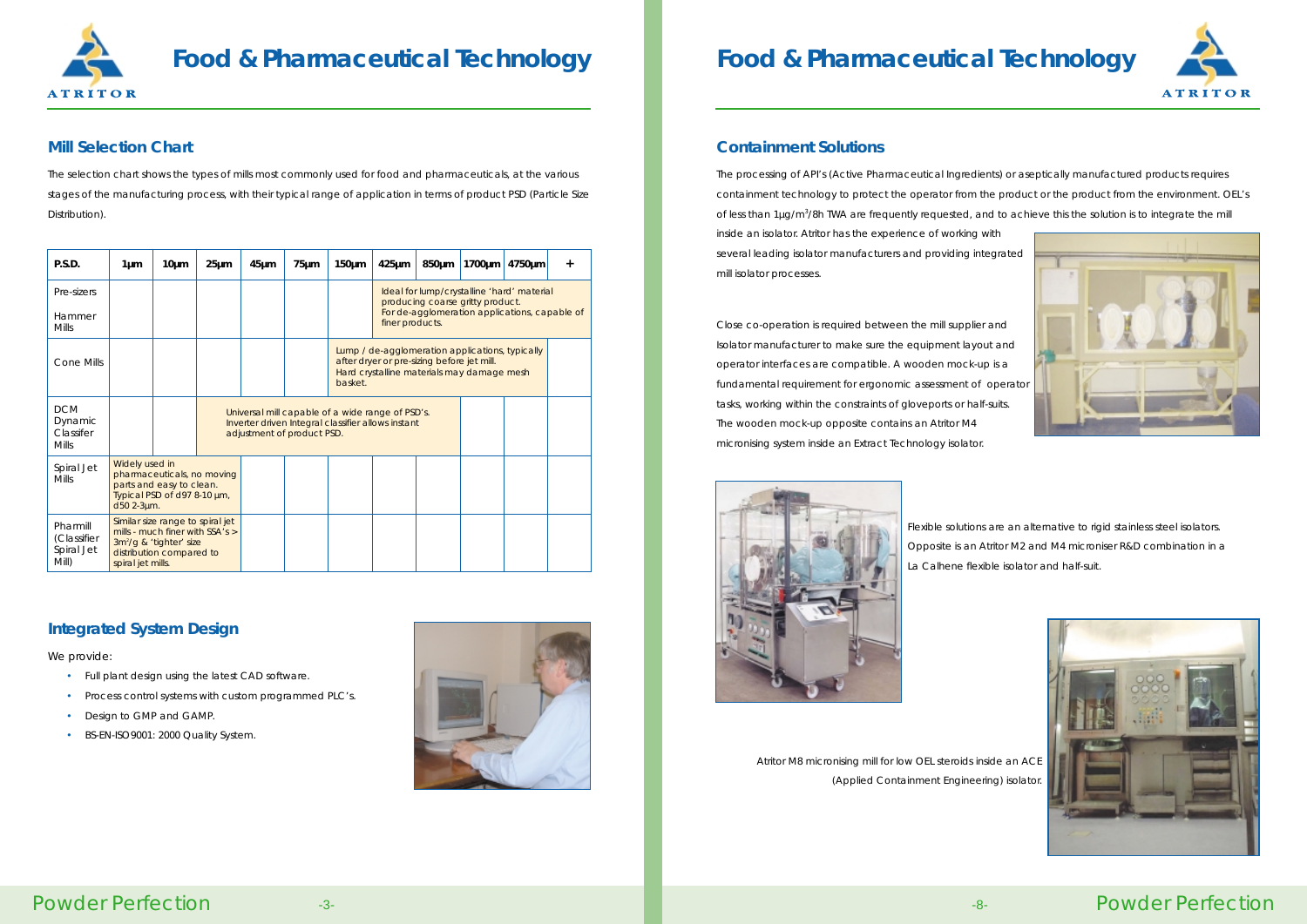### **Technical Specification**



#### **The Pharmill Classifier Spiral Jet Mill**

Pharmill Technology Ltd. is a joint venture company of Atritor Ltd & PMT Jetmill GmbH. Together we have developed a new concept in pharmaceutical micronising, the Pharmill CSJ1-2-3, a spiral jet mill with internal classifier wheel. The unique feature is that, by changing the mill top cover, 1, 2 or 3 classifier wheel modules can be mounted in the same mill body as shown below, doubling the mill capacity factor each time. With 1 classifier wheel module the Pharmill will produce typically 4kg/h, suitable for R&D work, with 2 classifier wheel modules, 8kg/h suitable for pilot scale work, and with 3 modules, 16kg/h, ideal for small scale production.

- Mill geometry
- Type of deposits (light powder or hard build-up)
- Material solubility.

CSJ1-2-3 Classifier Spiral Jet Mill.

3 module classifier assembly for R&D, pilot scale and small scale production i.e. capacity 4, 8, & 16 kg/h.



### **Food & Pharmaceutical Technology**

### Powder Perfection

### **Mill System Cleaning**

Mill system cleaning is always an important issue in pharmaceuticals and the method is usually influenced by:

The common regimes for cleaning mill systems are:

- Manual disassembly and cleaning
- WIP (wash in place) followed by manual intervention for finish cleaning
- Full CIP (cleaning in place)or CIP & SIP (sterilising in place)

Atritor can design process systems to include these options. Product contact gaskets and seals are FDA compliant materials. Bearing seals can be gas purged to satisfy containment and contamination issues.

When processing pharmaceuticals, product toxicity, the resultant OEL (operator exposure level) figure and room classification will determine the level of operator protection required during plant operation, cleaning and maintenance. Where containment of our equipment is necessary for either product or personnel protection, we can provide a variety of solutions, including downflow booths, gloveboxes and isolators.



# **Food & Pharmaceutical Technology**

Atritor can provide a totally integrated process plant design service for the food and pharmaceutical industry. This includes design, manufacture, supply, installation, commissioning and validation, for milling, micronising, classification, containment and ancillary equipment. Single machines or complete turnkey systems can be provided. For explosion protection typical options are nitrogen inerting, either straight through or recycle, 10bar pressure resistant design, or suppression. For nontoxic materials venting is an option.

For process control/quality assurance, Atritor can offer real time process monitoring by on-line measurement of product PSD. Opposite is the Malvern Insitec on-line optical laser analyser located in the mill discharge pipe and sampling milled product giving instant readout of PSD.





- 
-